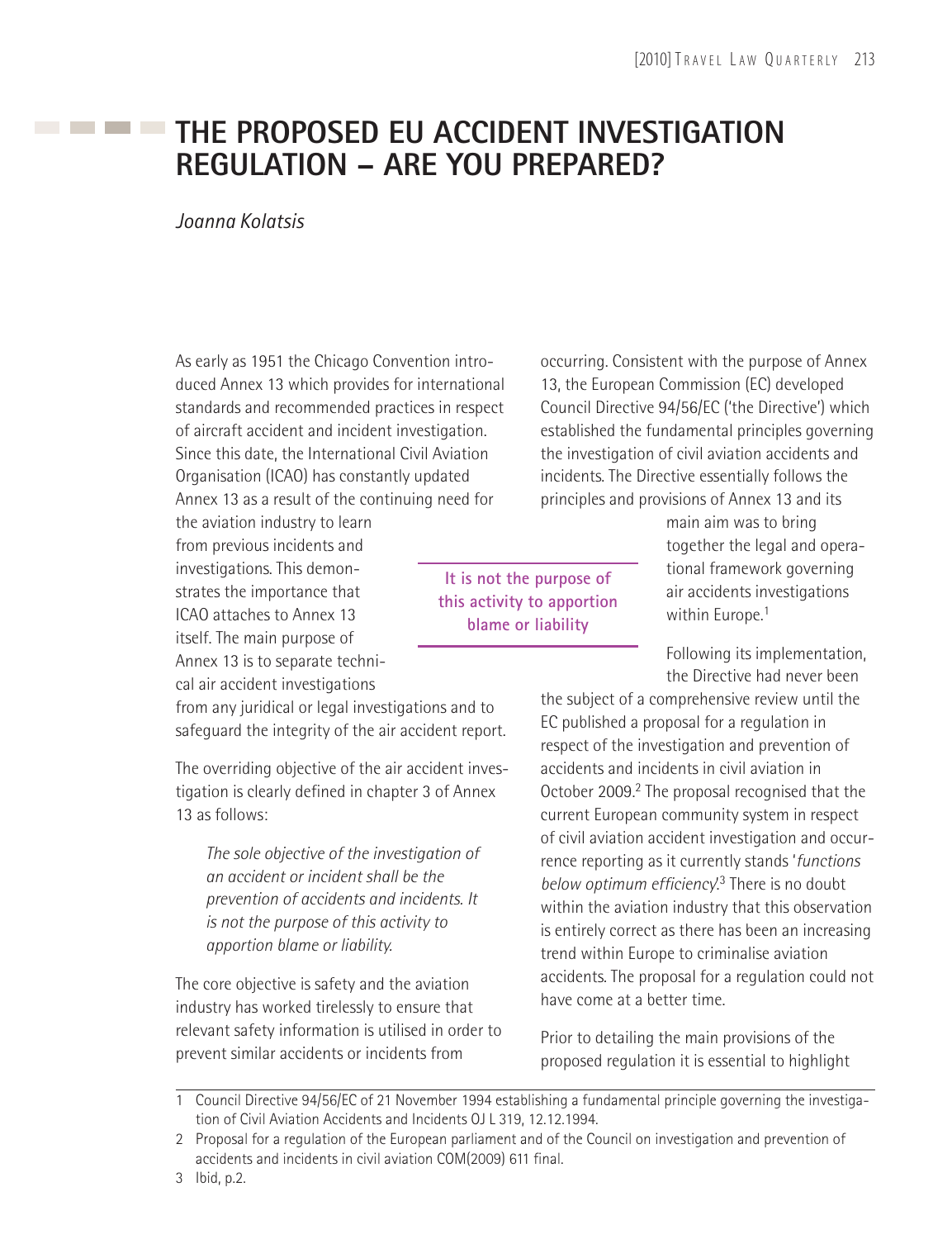the fact that the EC has opted to meet this proposed regulation and its implementation in an entirely unorthodox, but perfectly legal, way. Following the initial proposal and opportunity to comment, the three European institutions (the European Commission, the European Parliament and the European Council of Transport Ministers) have opted to deviate from the usual law making process and have chosen to produce a 'fast track' agreement behind closed doors. This is a process which has been used for the first time in respect of the proposed air accident investigation regulation. As a result, the regulation is due to become law within a few months having been the subject of a vote within the EC on the 21st of September 2010.4

This 'fast track' process prohibits any changes to

the text that are not agreed in advance between the European Parliament and the Council. Unfortunately, whilst there is no public information available at the time of writing (3rd November 2010), the rumour mill seems to indicate that some of the recommendations

made by various respondents to the proposal have been considered but very little has been adopted in the final draft of the regulation. The rest of this article will therefore focus on the main provisions of the 2009 proposal and draft regulation pending publication of the final regulation.

## **European Network of Civil Aviation Safety Investigation Authorities (the 'Network')**

Article 7 of the proposed regulation deals with the creation and implementation of the Network.

This would comprise various heads of the safety investigation authorities in each of the Member States or their representatives.<sup>5</sup> The intention behind the creation of the Network is to encourage the cooperation and exchange of information between the safety investigation authorities of the Member States concerned. It is also envisaged that this cooperation should extend to the European Aviation Safety Agency (EASA).6

Unfortunately the proposal does not go as far as to grant legal personality to the Network and could lead to the group finding itself open to the influence of various safety investigation authorities that have their own agendas to promote.

One of the original considerations within the proposal was for the creation of a European Civil

**The Commission, the Parliament and the Council of Transport Ministers have opted for a 'fast track' agreement behind closed doors**

Aviation Safety Board or Agency; however this was not included within the draft regulation as the proposal document states that this would be a premature development. This is not necessarily a view shared by aviation

experts who feel that European aviation has evolved and matured sufficiently to accept the creation of such an agency which would draw upon the expertise of various Member States and ensure that there are no political influences at play when investigating air accidents. This is even more important when considering the role of criminalisation in air accidents and the fact that some smaller European Member States may not have the expertise or manpower required to conduct a thorough investigation and may not appreciate or understand the need to separate the technical and legal investigations. It is essential to bear in mind that there is no 'minimum' qualification level by which to benchmark air

<sup>4</sup> Press release: Commission welcomes European parliament vote endorsing new rules for investigation and prevention of air accidents, reference: IP/10/1147, 21st September 2010, www.europa. eu.

<sup>5</sup> Proposal for a regulation of the European parliament and of the Council on investigation and prevention of accidents and incidents in civil aviation COM(2009) 611 final, Article 7.1.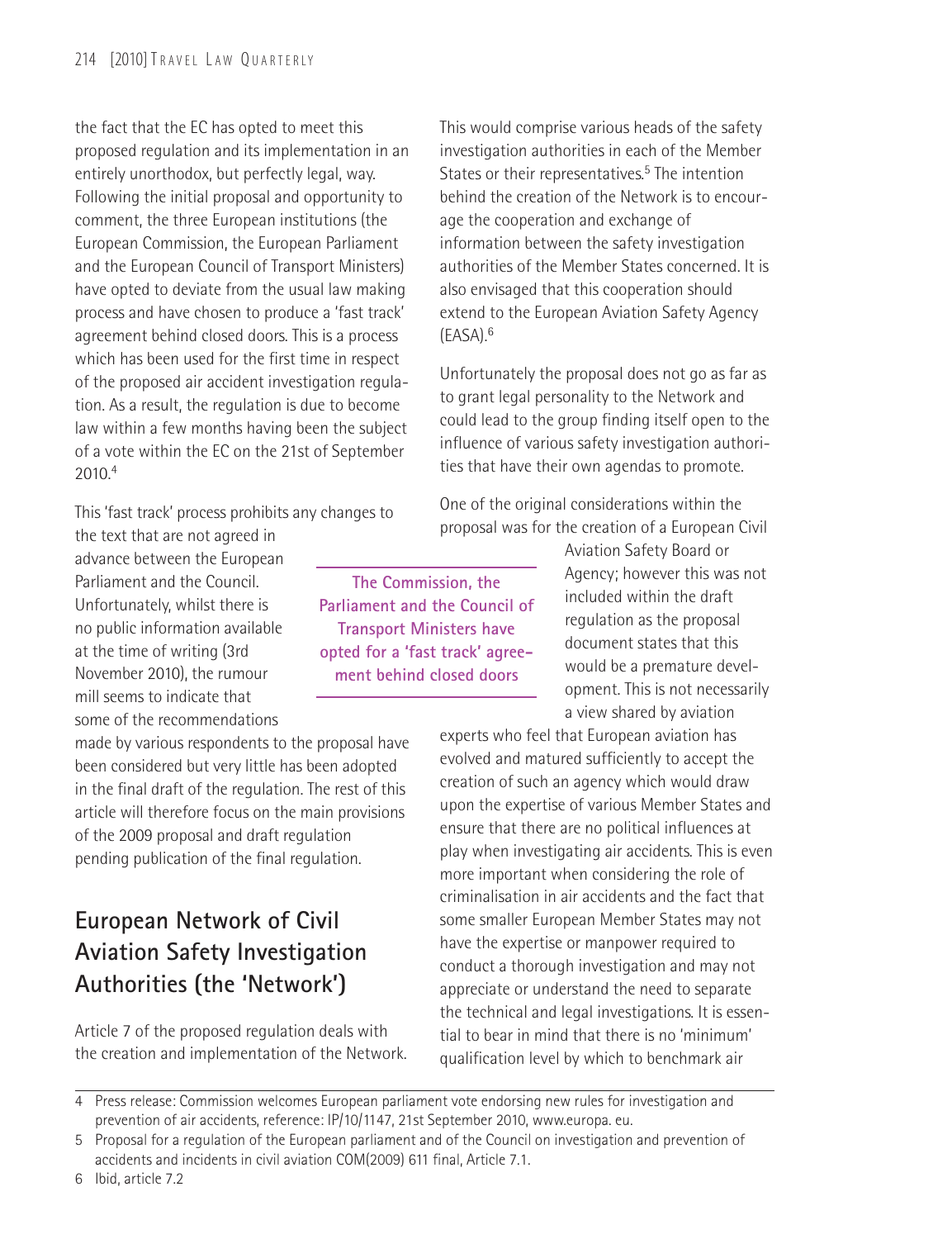accident investigators and as such the 'chief investigator' within a small Member State may never have overseen a major aviation accident investigation previously. The creation of a European agency could also have assisted in controlling manufacturers' input in air accident investigations. They often appear to control the investigation process by placing emphasis on non-manufacturing causes and thereby guide inexperienced accident investigators to focus on aircraft operators' alleged deficiencies in error.

The role of EASA is a welcome development as clearly the European agency responsible for safety has a legitimate role to play in the prevention of future accidents; it is nevertheless important for EASA's role to be clearly defined in

order to avoid the lines of investigation being blurred by the introduction of airline operator deficiencies which are not necessarily relevant to an aircraft accident. It is understood that the EU has accepted the need for this definition although the details remain to be seen.7

#### **Coordination of Inquiries**

This issue is dealt with in Article 13 of the proposed regulation and recognises, to a certain extent, the requirement for the air accident investigation to remain separate from any judicial inquiries. However it does provide for coordination between the 'investigator-incharge' and other authorities including judicial, civil aviation, search and rescue and other authorities likely to be involved in the investigation.8

#### **Protection of Sensitive Safety Information**

The draft regulation discusses various records and the requirement that they shall not be made available or used for purposes other than safety investigation and proceeds to list a number of items including, but not limited to, witness evidence, material collected by safety investigation authority related to persons involved in an accident, evidence provided by foreign investigators and drafts of the final reports.<sup>9</sup>

Article 15.2 however ends with a provision that states that a competent authority for the administration of justice in a member state may decide to 'override' this requirement if they

**Some smaller European Member States may not have the expertise required to conduct a thorough investigation**

deem that there is an overriding public interest in the disclosure of such information over and above any impact this may have on any future investigation or civil aviation safety. It is hoped that this requirement will be

deleted from the final draft of the regulation as it could lead to political pressure within Member States on judicial authorities to exercise this right. This would have an adverse effect on aviation safety in the long term. Indeed it has already been suggested by various aviation associations that their members may refuse to offer information voluntarily to air accident investigation teams if by doing so they may find themselves liable to criminal investigation or prosecution at a later stage. If the regulation is intended to enhance the provisions of Annex 13 the inclusion of Article 15.2 within the regulation would have the opposite effect.

<sup>7</sup> Andy Clarke, Adviser Air Transport Policy, European Regional Airlines Association, "The New EU Accident Investigation Regulation", Regional International, 22nd September 2010, page 68

<sup>8</sup> Proposal for a regulation of the European parliament and of the Council on investigation and prevention of accidents and incidents in civil aviation COM(2009) 611 final, Articles 13.1 and 13.3.

<sup>9</sup> Ibid, Article 15.1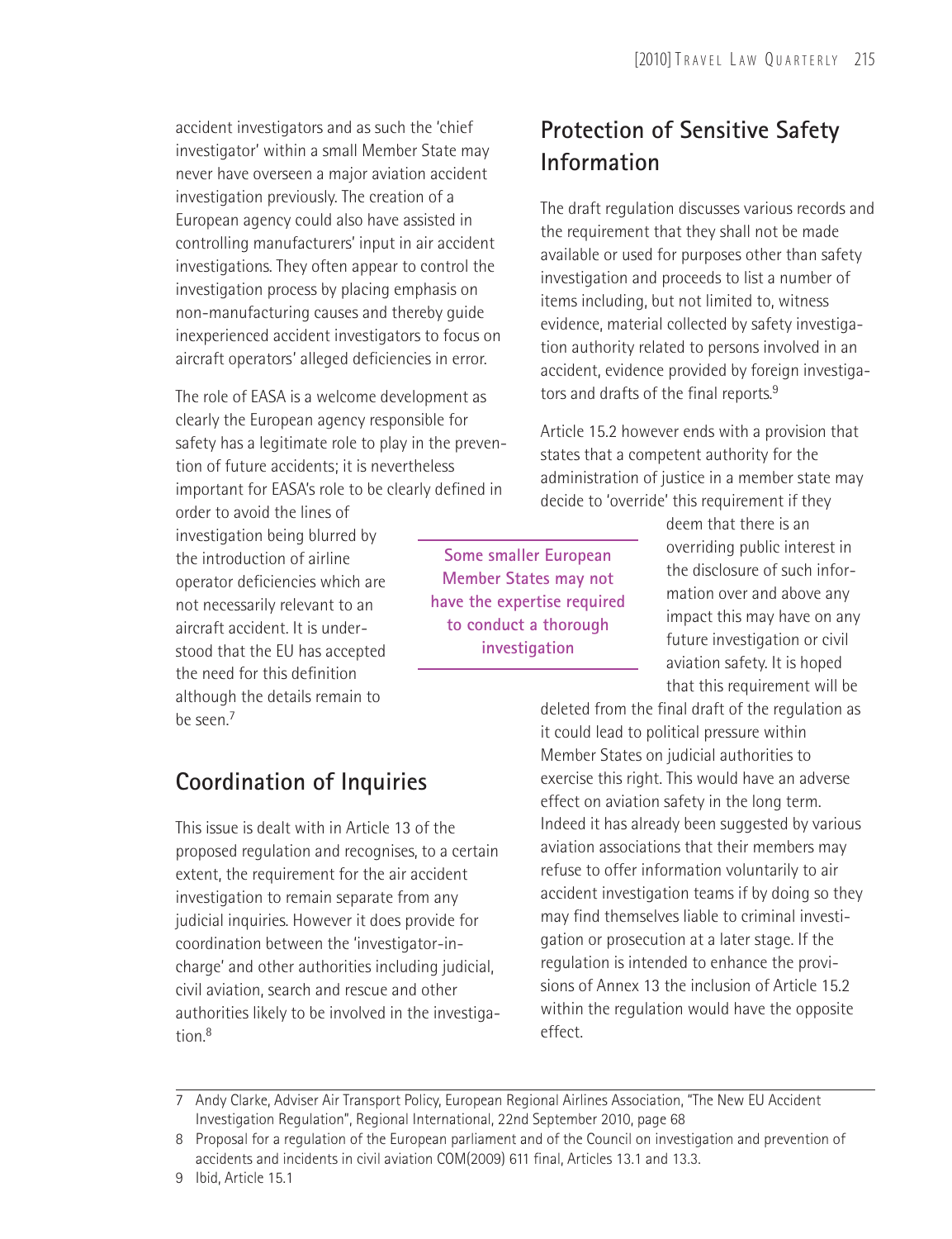### **Investigation Report**

The draft regulation provides for the solicitation of observations from the 'undertakings concerned', however, it does not go so far as to express in a clear way the right of the operator to participate in the air accident investigation.10 Such an inclusion would be welcomed by the aviation industry as Annex 13 currently contains only a recommendation that the operator comments on the draft investigation report (although many states have opted against implementing it into their domestic laws). What this currently means is that the airline operator sits on the periphery of any accident investigation and there is no obligation on an air accident investigation board to involve the operator. This is clearly not in the interests of aviation safety. It

is highly likely that the operator will be treated with suspicion during the investigation and media pressure only serves to enhance these suspicions. An airline operator clearly has a part to play in an investigation and it is hoped

that this right will be enhanced in the final draft.

Another major issue is the timeframe within which the final accident report should be published. To date there is no fixed time limit for the publication of a final report following an air accident. Many believe that an overly speedy publication of a report could lead to vital information being missed. The proposed regulation seeks to implement a provision that a final report should be published '*in the shortest possible time and if possible within 12 months of the date of the accident at the latest*' .11

Depending on the size and scale of the accident in question it is not unusual for investigations to go on for many months or years (excluding the wreckage clean up periods). For a large scale

accident a 12 month time frame would suggest that speed rather than a thorough investigation is the overall objective. Article 19.6 does go on to state that if the report cannot be released within this time period, the safety investigation authority should release an interim report on each anniversary of the accident providing a progress report, however it is entirely likely that inexperienced safety investigators may seek to issue a speedy final accident report in an effort to comply.

#### **Availability of Passenger Lists**

The provision regarding the production of passenger lists is dealt with in Article 22.1 and provides that:

**It is not unusual for investigations to go on for many months or years** *Community airlines and airlines departing from an airport located in the territory of a member state to which the Treaty applies, shall implement procedures allowing to produce (sic) a list of all the persons on*

*board an aircraft within one hour of the notification of the occurrence of an accident to this aircraft.*

This time frame is of particular concern to airlines as there are various passenger lists that are produced in day to day operations. For example (depending on the airline), there is a passenger manifest that is produced for every ticket sold; a manifest for checked in passengers and a list of passengers actually on board. It is not unknown for passengers to be booked, checked in and then for some reason fail to produce themselves at the gate for boarding because they have not heard an announcement. If an accident were to occur on take-off, it is highly likely that passenger manifests are still being cross checked at the very